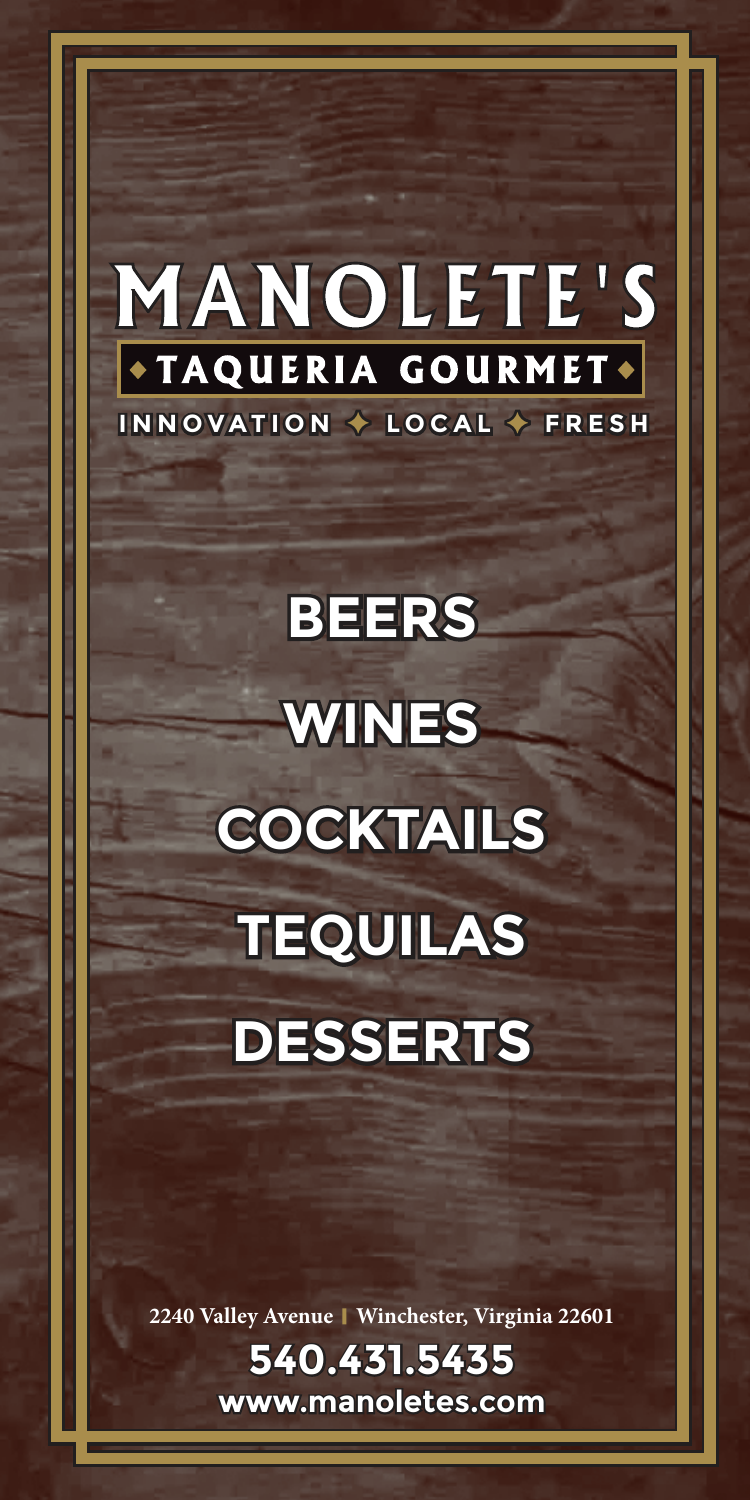#### **IMPORTED BOTTLES Victoria, Pacifico, Sol, Corona, Corona Light, Corona Familiar, Corona Premier, Negra Modelo, Modelo Especial, Tecate, Dos Equis (XX), Heineken DOMESTIC BOTTLES <sup>5</sup> Miller Lite, Michelob Ultra, Bud Light, MONDAY SELECT WHITE WINE BOTTLES 50% OFF TUESDAY SELECT RED WINE BOTTLES 50% OFF WEDNESDAY HOUSE MARGARITAS 50% OFF THURSDAY THIRSTY THURSDAY DRAFT BEER 50% OFF SUNDAY SELECT BRUNCH DRINKS \$5 DAILY DRINK SPECIALS CERVEZA ~ BEER ~**

**Yuengling , Coors Light, Flying Dog - Mexican Lager**

**DRAFT IMPORTED 16 OZ. Modelo Especial, Dos Equis (XX) Amber, Pacifico**

**DOMESTIC DRAFT 16 OZ. Bud Light, Michelob Ultra <sup>5</sup> Blue Moon 6 IPA 8**

**Viena Lager Devils Back Bone 8**

## **DAIQUIRIS AIQUIRIS**

**MADE WITH WHITE RUM, TOPPED WITH WHIPPED CREAM & CHERRY 10**

**Piña Colada Mango Strawberry Pineapple**

**Raspberry Banana BlackBerry Peach**

## **BRUNCH DRINKS**

| <b>BLOODY MARY</b><br>Tito's vodka, our house bloody mix, and cocktail shrimp                         | 10 |
|-------------------------------------------------------------------------------------------------------|----|
| <b>BLOODY MARIA</b><br>Tequila, our house bloody mix, tajin rim and cocktail shrimp                   | 10 |
| <b>MICHELADA</b><br>Beer of your choice, our house bloody mix, tajin rim & cocktail shrimp            | 10 |
| <b>MICHELADA VIP</b><br>Beer of your choice garnished with eight cocktail shrimp and house bloody mix | 18 |
| MIMOSA Cava brut, fresh squeezed orange juice                                                         |    |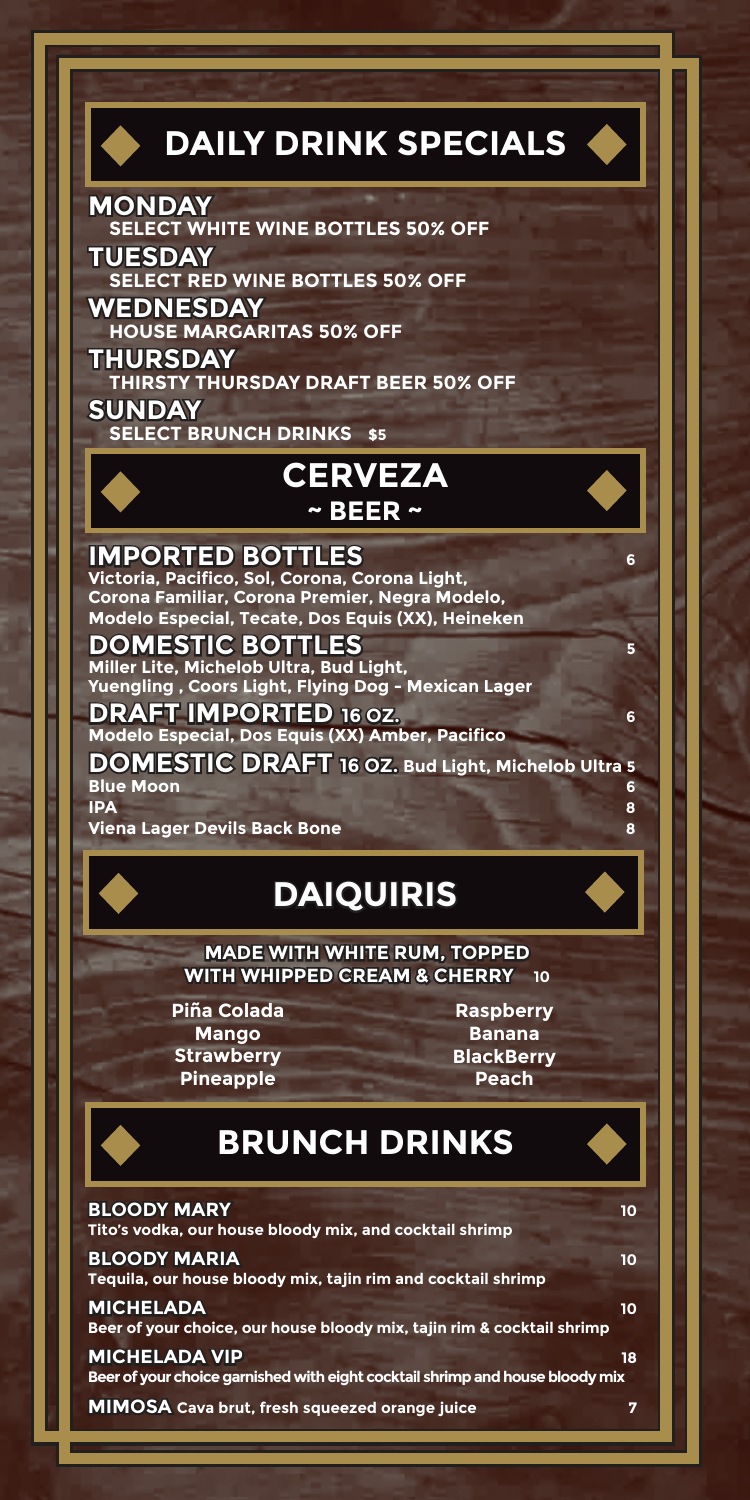

## **MARGARITAS**

**HOUSE MARGARITA 1800 Tequila, Grand Gala, fresh squeezed lime and orange juice with a salt rim**

**JALAPEÑO MARGARITA ALAPEÑO <sup>11</sup> In-House Jalapeño Infused 1800 Tequila, Grand Gala, fresh squeezed lime and orange juice with a Tajin rim**

**MARGARITA MATADOR 13 Casamigos Tequila Agave Nectar, fresh squeezed orange and lime juice**

**PANCHO VILLA 12 Mezcal, Jalapeño, fresh squeezed orange and lime juice, agave nectar, Tajin rim**

**MANGONADA** (FROZEN) **13 Mango, 1800 Tequila, Grand Gala, chamoy, Tajin and lime juice**

> **FLAVORED MARGARITAS <sup>10</sup> Our House Margarita with your flavor choice**

**Strawberry Mango Raspberry** 

**Prickly Pear** Tamarind Banana

 **Guayaba BlackBerry Hibiscus** 

 **Pineapple Peach Watermelon**

#### **BEBIDAS DE POSTRE ~ DESSERTS DRINKS ~**

#### **MANOLETE'S LATTE 12**

**Espresso, 1800 Coconut Tequila, ice cream, with whipped cream and chocolate chips**

#### **MEXICAN CHOCOLATE MARTINI EXICAN B Godiva liqueur chocolate Vanilla Vodka,**

**Baileys Irish cream**

**MEXICAN COFFEE <sup>12</sup> Coffee, 1800 Tequila, Baileys Irish cream topped with whipped cream**

### **ESPRESSO MARTINI 12**

**Espresso, coffee liqueur, Caramel Vodka, Baileys Irish cream**

**THE CARAJILLO ARAJILLO<sup>12</sup> Espresso, Baileys and caramelized liqueur 43**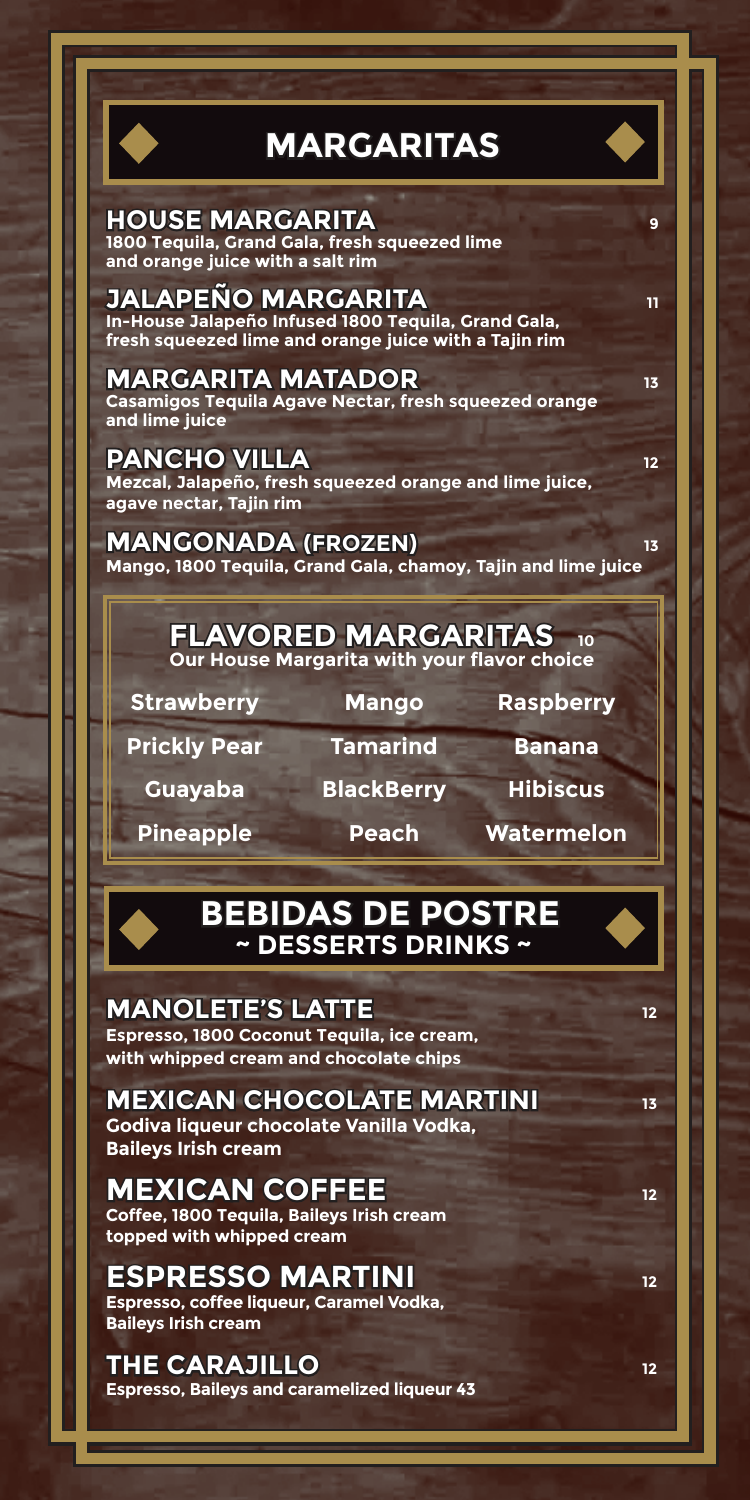| <b>MANOLETE'S</b><br>O<br><b>COCKTAILS</b>                                                                                                                         |  |  |
|--------------------------------------------------------------------------------------------------------------------------------------------------------------------|--|--|
| <b>MOJITO TRADICIONAL</b><br>9<br>Rum, Sugar, Fresh Mint and Fresh Lime Juice<br><b>FRUITY MOJITO</b><br>10                                                        |  |  |
| <b>Mojito Tradicional with Your Flavor Choice</b>                                                                                                                  |  |  |
| <b>Pineapple</b><br><b>Strawberry</b><br><b>Mango</b>                                                                                                              |  |  |
| <b>Blackberry</b><br><b>Raspberry</b><br><b>Blueberry</b><br><b>CAIPIRINHA</b><br>10<br>Cachaça, Sugar, Fresh Squeezed Lime Juice                                  |  |  |
| <b>PALOMA</b><br>13<br>Reposado Tequila, Fresh Squeezed Lime Juice, Squirt Soda,<br>with a Tajin Rim                                                               |  |  |
| <b>THE ROSADA</b><br>13<br>Rosemary Infused Syrup, 1800 Tequila, Lime, pineapple<br>and Grapefruit Juice                                                           |  |  |
| <b>EL FLACO</b><br>13<br>Tequila Añejo, Sparkling water and fresh squeezed lime juice                                                                              |  |  |
| <b>PHOENIX</b><br>13<br>Mezcal, ancho reyes, lime, agave nectar and squirt with a Tajin rim                                                                        |  |  |
| <b>LA REINA</b><br>14<br>Watermelon, In house jalapeño infused tequila, fresh squeezed<br>lime juice, triple sec, Smoked to order with Rosemary<br>and orange peel |  |  |
| <b>MEZCALINA</b><br>13<br>Hibiscus infused Mezcal, Ancho Reyes Liqueur, fresh lime juice,<br>agave nectar, cilantro                                                |  |  |
| <b>MANOLETE'S</b><br><b>INNOVATIVE SANGRIA</b>                                                                                                                     |  |  |
| <b>RED SANGRIA</b><br><b>WHITE SANGRIA</b><br>7<br>7                                                                                                               |  |  |
| <b>MANOLETE'S</b><br><b>POR COPA I BY THE GLASS</b>                                                                                                                |  |  |
| <b>CABERNET</b><br><b>CHARDONAY</b><br>7<br><b>SAUVIGNON</b><br>7<br><b>MALBEC</b>                                                                                 |  |  |
| 7<br><b>PICPOUL</b><br><b>MOSCATO</b><br>7                                                                                                                         |  |  |
| <b>DE PINET</b><br>7<br><b>MERLOT</b><br>7                                                                                                                         |  |  |
| <b>TEMPRANILLO</b><br>8<br><b>PINOT GRIGIO</b><br>7<br><b>CAVA</b><br>7                                                                                            |  |  |

**ROSE <sup>8</sup>**

**PINOT NOIR <sup>7</sup> SAUVIGNON BLANC <sup>8</sup>**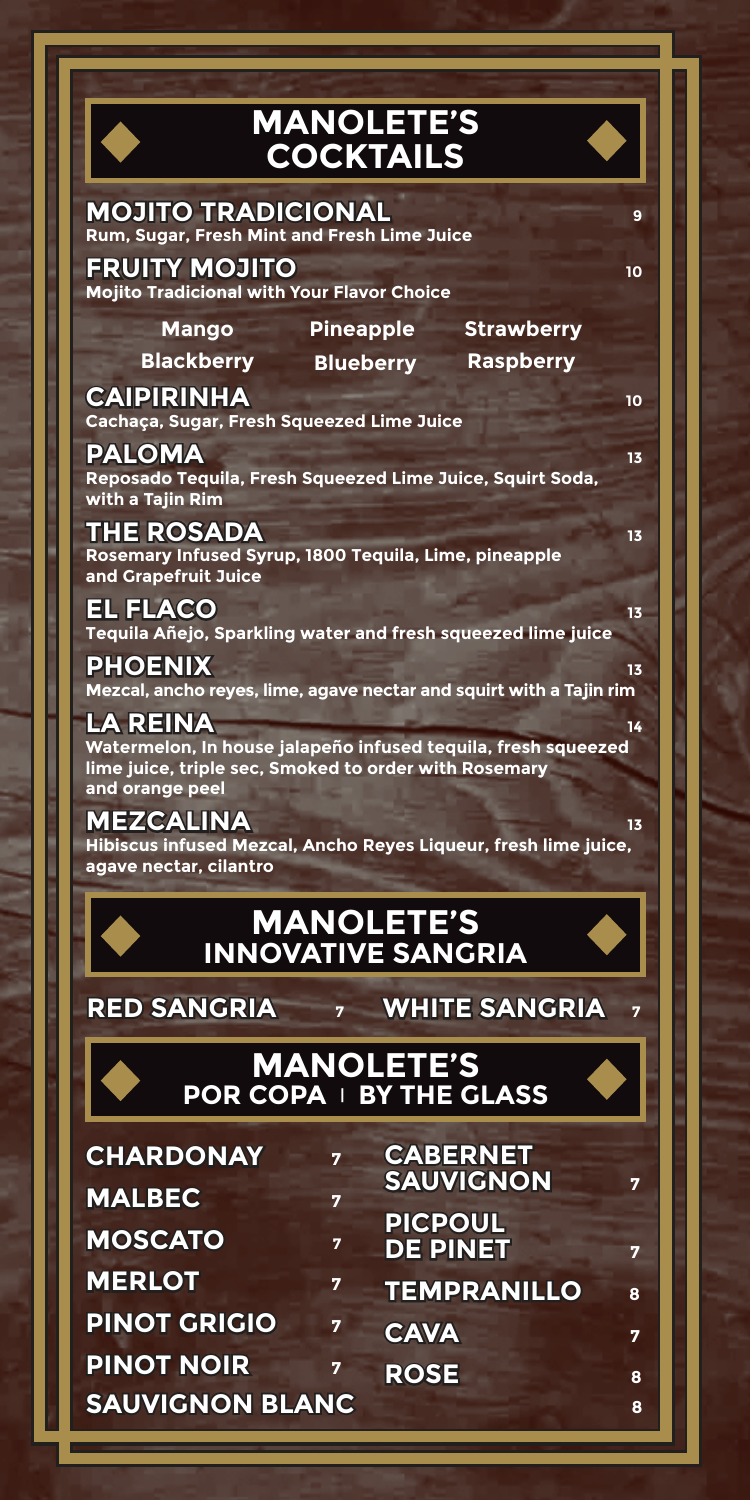## **CAVA <sup>|</sup> SPARKLING**



## **VINO BLANCO <sup>|</sup> WHITE WINE**

| <b>ALLENDE VIURA RIOJA, ESPAÑA</b>                       | 51 |
|----------------------------------------------------------|----|
| FINCA NUEVA VIURA RIOJA, ESPAÑA                          | 31 |
| FEFIÑANES ALBARIÑO RIAS BAIXAS, ESPAÑA                   | 38 |
| <b>ATTEMS PINOT GRIGIO FRIULI, ITALY</b>                 | 25 |
| <b>ALAIN DE LA TREILLE SAUV BLANC</b>                    | 28 |
| <b>LOIRE VALLEY, FRANCE</b>                              |    |
| <b>GREEN AND SOCIAL ORGANIC VERDEJO</b><br>RUEDA, ESPAÑA | 28 |
| <b>RUBUS CHARDONNAY COLCHAGUA VALLEY, CHILE</b>          | 22 |
| <b>POMEROLS PICPOUL DE PINET LANGUEDOC, FRANCE</b>       | 22 |
| RINALDI MOSCATO D'ASTI MOSCATO D'ASTI, ITALY             | 28 |

## **ROSÉ <sup>|</sup> ROSADO**

**DOMAINE CORNE-LOUP TAVEL ROSÉ 34 TAVEL, FRANCE CASTELMAURE ASTELMAUREVIN GRIS ROSÉ <sup>24</sup> CORBIERES, FRANCE** 

**VINO ROJO <sup>|</sup> RED WINE**

| <b>DON MELCHOR CABERNET SAUVIGNON</b><br><b>MENDOZA, ARGENTINA</b> | 170 |
|--------------------------------------------------------------------|-----|
| <b>VALL LLACH PRIORAT IDUS PRIORAT, ESPAÑA</b>                     | 81  |
| FINCA NUEVA CRIANZA RIOJA, ESPAÑA                                  | 34  |
| <b>PALACIO DEL BURGO RIOJA RIOJA, ESPAÑA</b>                       | 22  |
| <b>ALLENDE TEMPRANILLO RIOJA, ESPAÑA</b>                           | 51  |
| <b>ARTESANA TANAT CANELONES, URUGUAY</b>                           | 40  |
| <b>TRAPICHE MEDALLA MENDOZA, ARGENTINA</b>                         | 41  |
| <b>CABERNET SAUVIGNON</b>                                          |     |
| <b>MALBEC</b>                                                      |     |
| <b>CUEVA DE LAS MANOS MALBEC</b><br><b>MENDOZA, ARGENTINA</b>      | 26  |
| <b>CASAS DEL BOSQUE PINOT NOIR</b>                                 | 27  |
| <b>CASABLANCA VALLEY, CHILE</b>                                    |     |
| <b>SAN ELIAS CENTRAL VALLEY, CHILE</b>                             | 20  |
| <b>CABERNET SAUVIGNON</b>                                          |     |
| <b>MERLOT</b>                                                      |     |
| RINALDI MALVASIA SWEET RED DON BOSCO, ITALY                        | 30  |
| <b>CASTELNUOVO</b>                                                 |     |